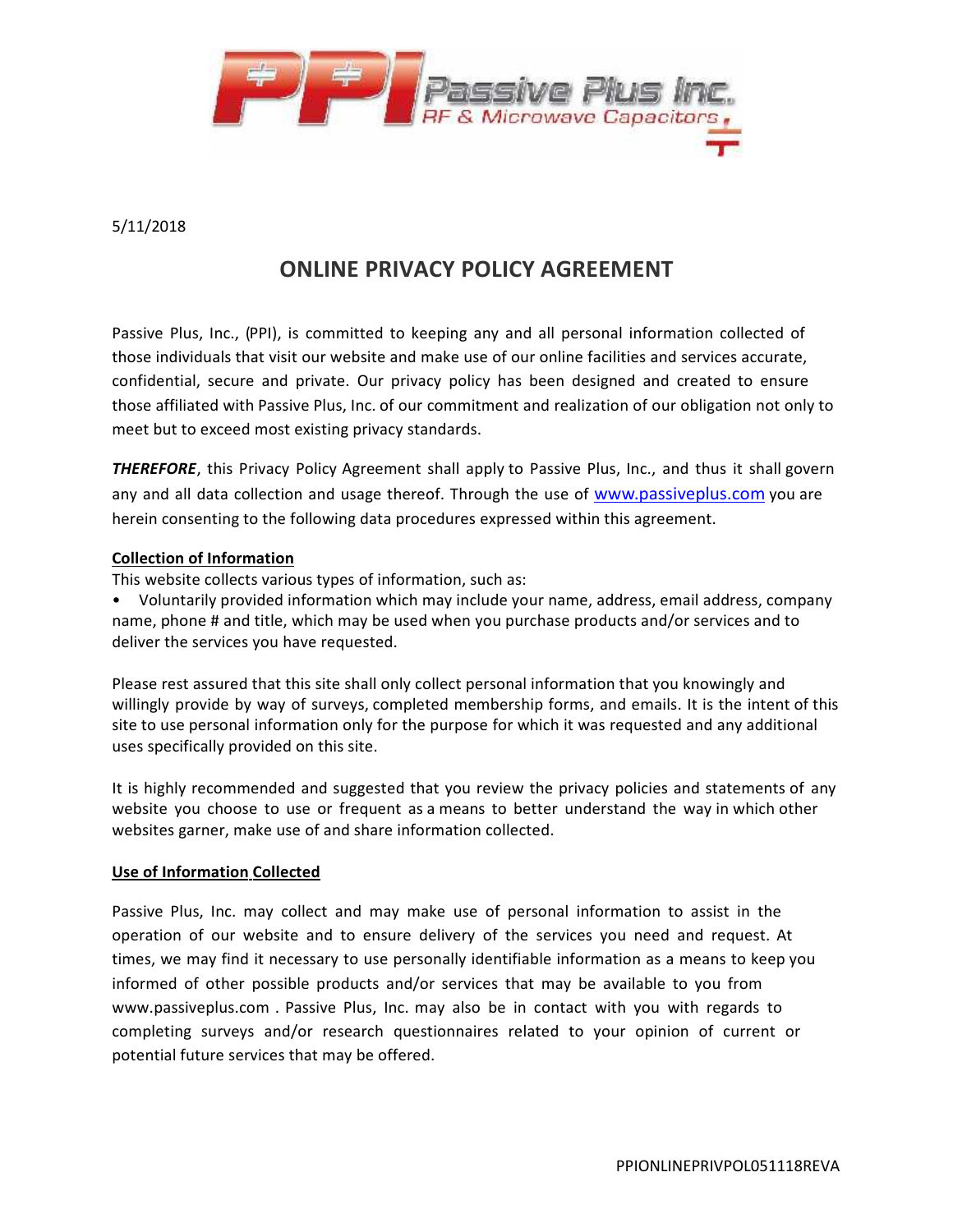Passive Plus, Inc. does not now, nor will it in the future, sell, rent or lease any of our customer lists and/or names to any third parties.

Passive Plus, Inc. may disclose your personal information, without prior notice to you, only if required to do so in accordance with applicable laws and/or in a good faith belief that such action is deemed necessary or is required in an effort to:

- Remain in conformance with any decrees, laws and/or statutes or in an effort to comply with any process which may be served upon Passive Plus, Inc. and/or our website;
- Maintain, safeguard and/or preserve all the rights and/or property ofPassive Plus, Inc.; and
- $\int$  Perform under demanding conditions in an effort to safeguard the personal safety of users of www.passiveplus.com and/or the general public.

## **Children Under Age of 13**

Passive Plus, Inc. does not knowingly collect personal identifiable information from children under the age of thirteen (13) without verifiable parental consent. If it is determined that such information has been inadvertently collected on anyone under the age of thirteen (13), we shall immediately take the necessary steps to ensure that such information is deleted from our system's database. Anyone under the age of thirteen (13) must seek and obtain parent or guardian permission to use this website.

#### **Unsubscribe or Opt-Out**

All users and/or visitors to our website have the option to discontinue receiving communication from us and/or reserve the right to discontinue receiving communications by way of email or newsletters. To discontinue or unsubscribe to our website please send an email that you wish to unsubscribe to sales@passiveplus.com.

#### **Links to Other Web Sites**

Our website does contain links to affiliate and other websites. Passive Plus, Inc. does not claim nor accept responsibility for any privacy policies, practices and/or procedures of other such websites. Therefore, we encourage all users and visitors to be aware when they leave our website and to read the privacy statements of each and every website that collects personally identifiable information. The aforementioned Privacy Policy Agreement applies only and solely to the information collected by our website.

#### **Security**

Passive Plus, Inc. shall endeavor and shall take every precaution to maintain adequate physical, procedural and technical security with respect to our offices and information storage Facilities so as to prevent any loss, misuse, unauthorized access, disclosure or modification of the user's personal information under our control.

#### **Changes to Privacy Policy Agreement**

Passive Plus, Inc. reserves the right to update and/or change the terms of our privacy policy, and as such we will post those change to our website homepage at www.passiveplus.com, so that our users